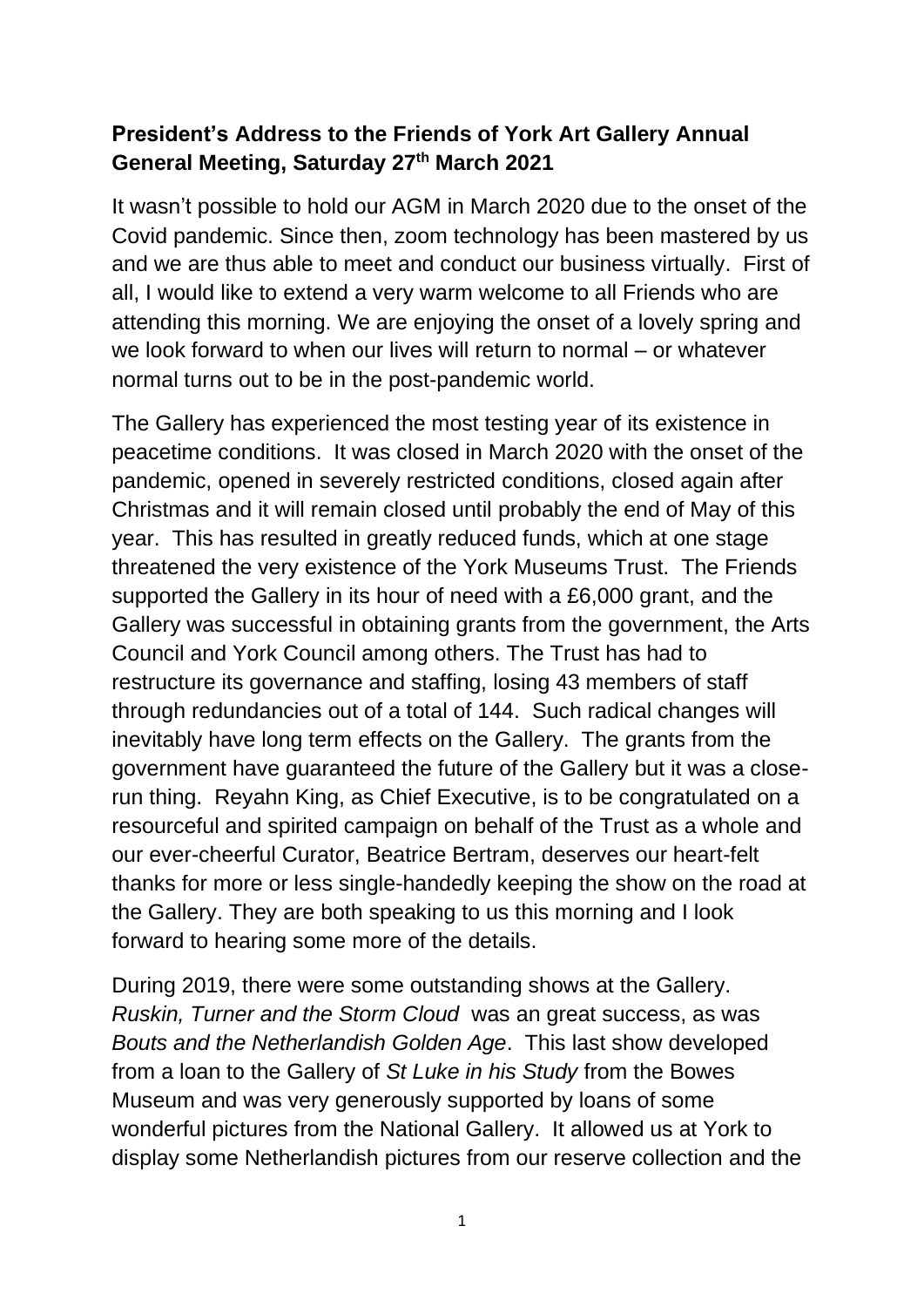Friends helped with the conservation of some of these that had languished in the store for too long. There was also an opportunity to see a major masterpiece, Poussin's *Triumph of Pan*, again through the good offices of the National Gallery. Beatrice put on a show, *Coast to Coast,* of sea pictures largely from the reserve collection, with conservation work paid for by the Friends. The exhibition programme for 2020 was of course severely disrupted but the Harland-Miller show was a cheerful survivor. Beatrice also managed to put on a show of *Views of Yorkshire*, again largely from the reserve collection, with the involvement of Genevieve Stegner-Freitag, the MA student from the University of York, during a relaxation of the lockdown in the summer of 2020. This was once again supported through substantial grants for conservation provided by the Friends. It was accompanied by a show of favourite paintings from the permanent collection entitled *Paintings Chosen by You,* based on a questionnaire of Friends and visitors.

Since our last AGM there has been a major acquisition for the Gallery paid for by the Friends. For many years there had been funding for acquisitions provided by a generous legacy of Dr Bearpark and this was finally largely spent on acquiring a late work by Dame Laura Knight, who has been until now unrepresented in the Gallery. She was a member of the Staithes Group and only the first female to be elected a full Royal Academician since its establishment in 1770.

During 2019 and 2020 the Friends Committee maintained regular meetings, latterly of course via zoom. In lockdown the Committee has met regularly and the website has been restructured under the knowledgeable direction of Anne McLean. There have been regular newsletters edited by Jim Sharpe, the *Art Work of the Month* continues under the guidance of Ron Clayton, Azizah Clayton has continued her work as Treasurer and the Committee has benefitted from the clear leadership of the interim Chair, Charles Martindale. The AGM in March 2020 was abandoned due to lockdown and over this period there have been a number of people who have stepped down from the Committee. Peter Gibbard, having served his full time as Chairman, stepped down in the summer of 2020, having served the Friends over seven years both as Secretary and Chairman with energy and distinction. Among many other things he did a huge job in detailing all the grants and acquisitions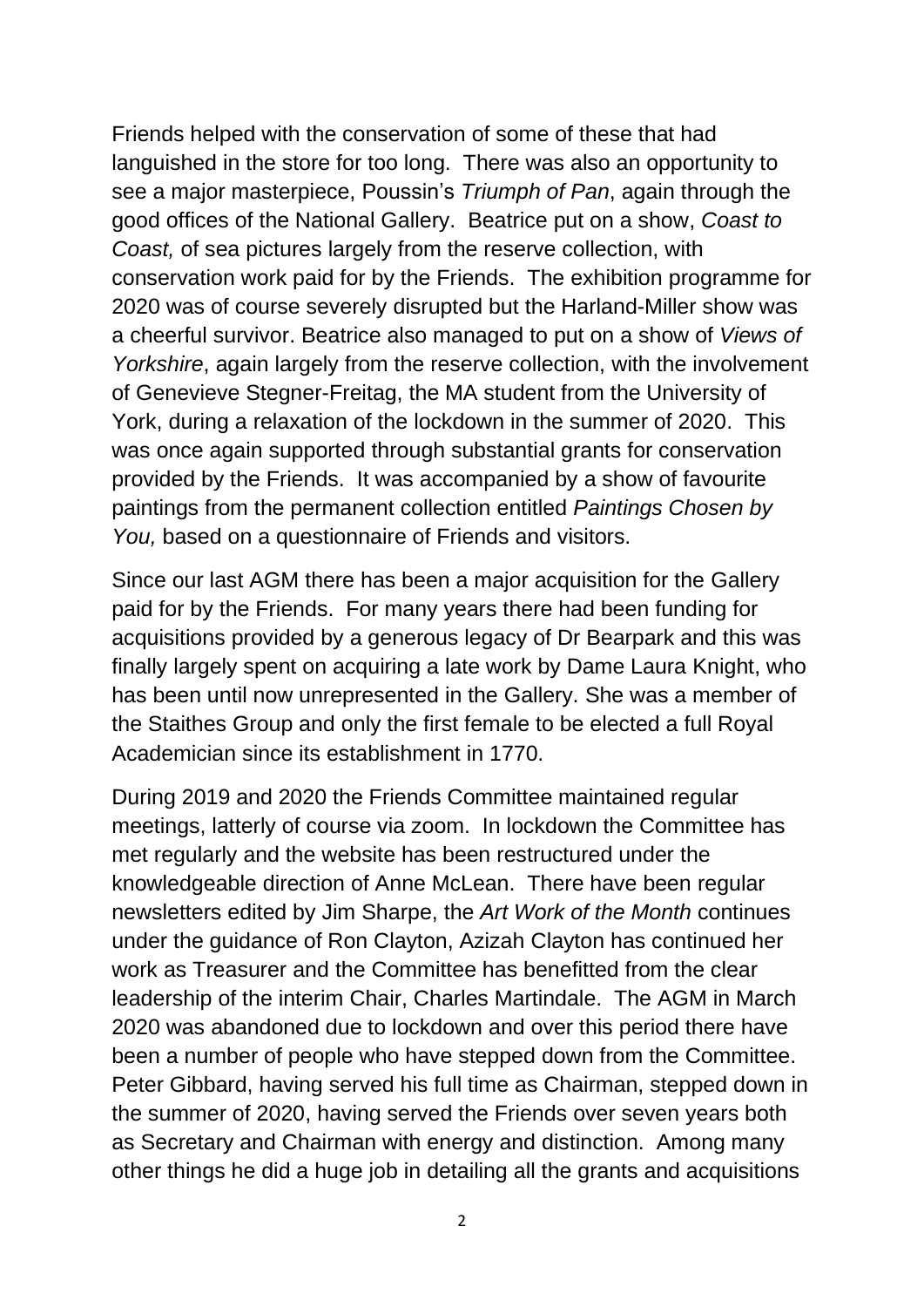from the Friends to the Gallery since 1948. This involved countless hours poring through the archives and resulted in the 2018 show *70 Years of Giving Art* showing some of the outstanding acquisitions. He found that over 100 acquisitions were made with the help of grants from the Friends totalling more than a quarter of a million pounds. Judith Glover left about the same time having made a major contribution as Secretary. She reorganised the function of Secretary bringing the role up-to-date and greatly improving communications both with the Committee and the membership. To both Peter and Judith we owe a great debt of thanks. We also said goodbye to Linda Downey who, with Dorothy Nott, had supervised our overseas trips and also to Anne Parkinson and Lottie Inch. To all members of the Committee over this period I would like to express heartfelt thanks for their support of the Friends activities in these difficult times. We were fortunate to be able to co-opt Benjamin Hilliam as Secretary and Moira Fulton who is helping to organise events. In addition, we owe a huge debt of thanks to Richard Bailey who has not only managed the Acquisitions Fund and advised the Committee on investments but has also undertaken the onerous task of revising the Friends constitution – the results of which are presented to you at this meeting.

The lockdown of the Gallery and the cancellation of so many events has had its effect on the Friends and we have suffered an inevitable loss of numbers which I hope will right itself once the lockdown is ended. But it important that numbers are maintained and so many thanks to all those present and all who continue to support the Gallery through their membership. The Gallery is going to be increasingly dependent on funding through private support and philanthropy. So if you know of any of your friends and acquaintances who might be interested in joining the Friends do please encourage them to do so.

Looking ahead, we keenly anticipate a major show of Thomas Gainsborough, one of Britain's very favourite artists, and a raft of other shows which we hope will not be affected by any resurgence of Covid. I applaud a current experiment in charging, whereby admission to the permanent collection will be free and charges will be made for exhibitions. This should result in much larger attendances at the Gallery. We are exploring, as Friends, a collaboration with the Gallery to raise